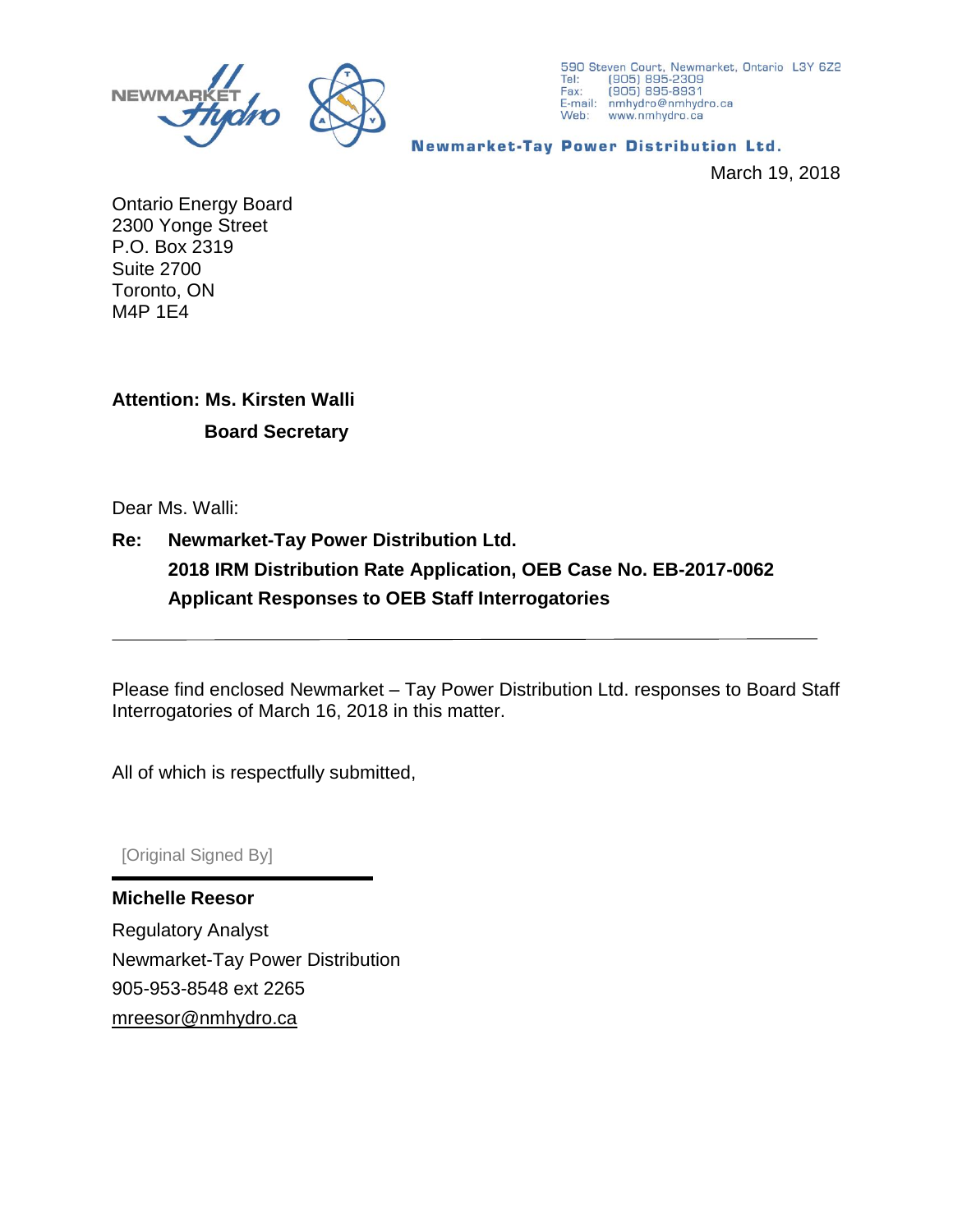# TABLE OF CONTENTS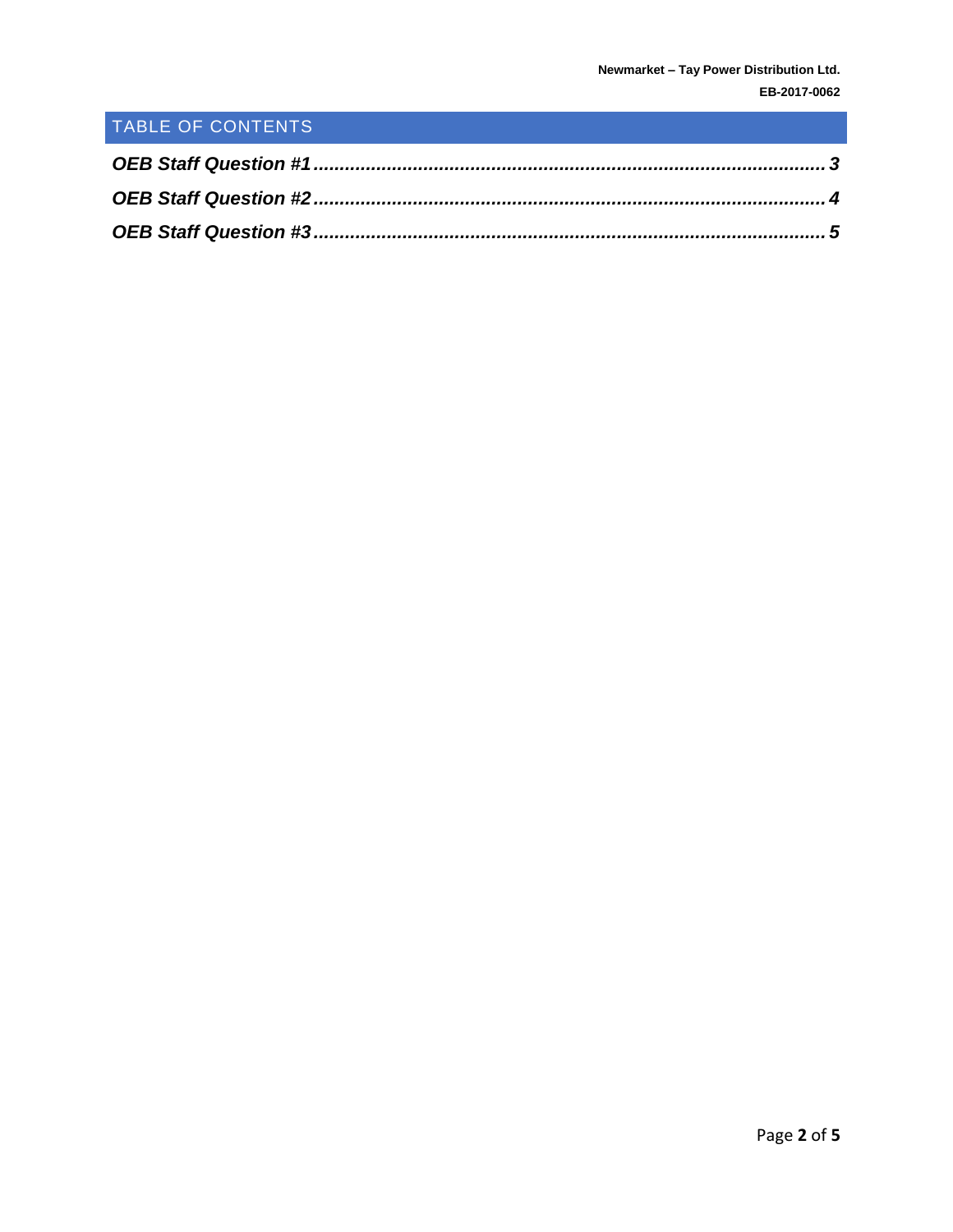#### <span id="page-2-0"></span>OEB STAFF QUESTION #1

References: Decision and Rate Order, March 31, 2017, EB-2016-0275

In the Decision and Rate Order referenced above, Newmarket-Tay Power received approval to dispose of a \$6,382,286 balance in Account 1576. Due to an error in its calculation of the approved rate riders, approximately only 50% of the balance was disposed of.

In relation to the approved disposition in 2017, please provide an estimate of the residual amount in Account 1576 as of April 30, 2018.

The estimated residual amount in Account 1576 relating to the approved disposition in 2017 as of April 30, 2018 is \$3,353,748.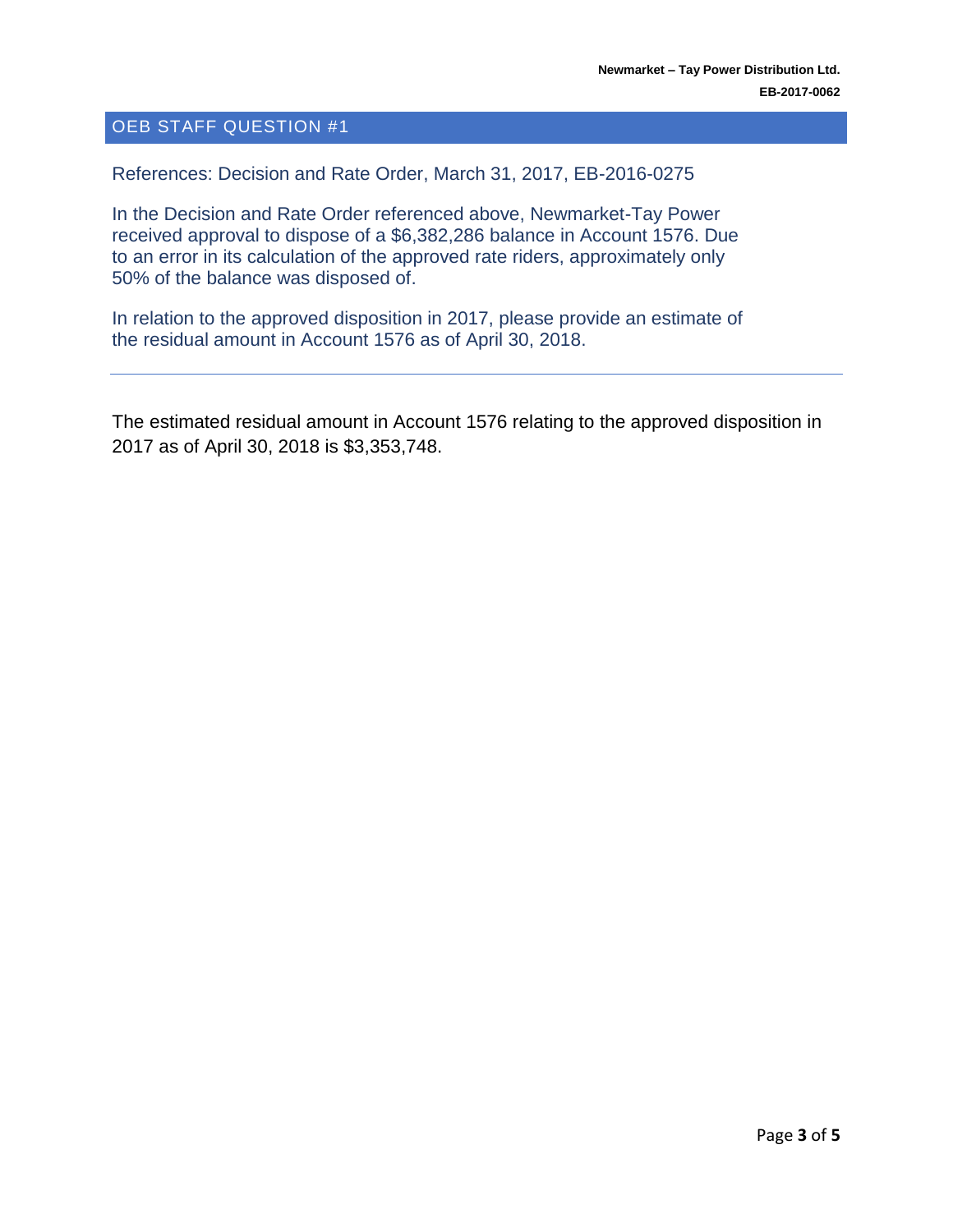### <span id="page-3-0"></span>OEB STAFF QUESTION #2

Reference: Table A, B, C and D

Please provide the Microsoft Excel file used to calculate the proposed 1576 rate riders.

NT Power has filed the Microsoft Excel file for the proposed Account 1576 rate riders.